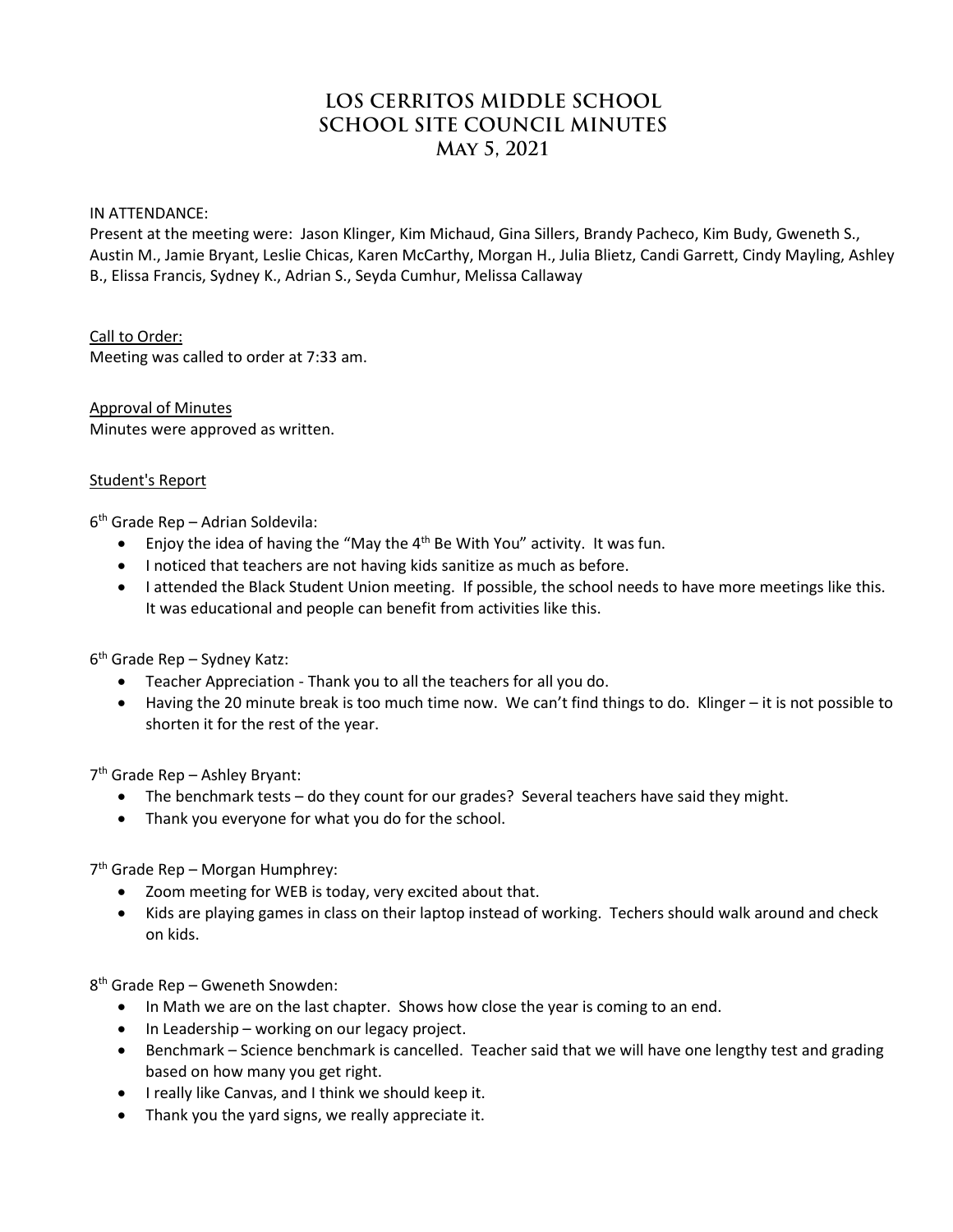8th Grade Rep – Austin Maziasz:

- Took PSAT share few ideas:
	- $\circ$  People struggled with the time allowed. We should practice in small timed tests throughout the year.
	- o Focusing during the duration of the test, 3 hours is a long time to test.
- Next year, are we still going to use Canvas? We really like it and its easy to navigate. Klinger yes we will most likely continue to use Canvas.
- Klinger PSAT agree usually the CAASPP tests are not timed.

## Counselor's Report – Karen McCarthy:

- To all parents and students out there sent out emails to students who wanted honors but couldn't roll up, so they need to do a petition.
- Petitions are live, will end on June  $8<sup>th</sup>$ .
- Working on grades, boost camp, challenge tests for Math. Very time consuming.
- Also sent out 8<sup>th</sup> grade promotion letters, some students need to do more in order to walk at promotion. 8<sup>th</sup> graders are doing intervention.
- We have a "learn at lunch" activity happening every Wednesday for the next 4 weeks today is LC's. Today at 11:30 on Canvas card, log in.
- Vouchers went to our 6 or 7 of our socio-economic families. Got a \$100 gift card to Burlington.
- If any students or friends feeling stressed, please come to Counseling.

## DAC Report – Cindy Mayling:

- Last meeting was April 27<sup>th</sup>.
- Welcome to May CVUSD is celebrating many events happening in May.
- CVUSD Wellness is using Canvas for mental health resources.
- Had presentation new health curriculum. Will forward the presentation. Three options.
- New board policy for dress code that was implemented at end of April.
- Libraries are reopening, looking forward to full summer programming.
- All of school schools will go back full day next year. Seniors will not have a prom this year. Will have another event called Senior Sunset.

## SEDAC Report – Andrea Mettel:

• Mrs. Mettel was not available to give a report. Mr. Klinger shared highlights from the meeting. See attached minutes for details.

## GATE Report – Julia Blietz:

- May meeting is on Friday. It will be the last meeting of the year.
- In April presentation of the new Health Curriculum and LCAP goals.
- Shout-out to Mrs. Michaud and Mrs. Bartlett for the GATE activity but open to all.

## ELAC/DELAC Report – Rocio Perez-Turijan:

Brandy –

- Last DELAC meeting was April  $27<sup>th</sup>$ .
- Presentation on BEST Break-Through counselors anxiety and the teenage brain.
- Presentation on Pathway to acceptance UC/CSU's application process.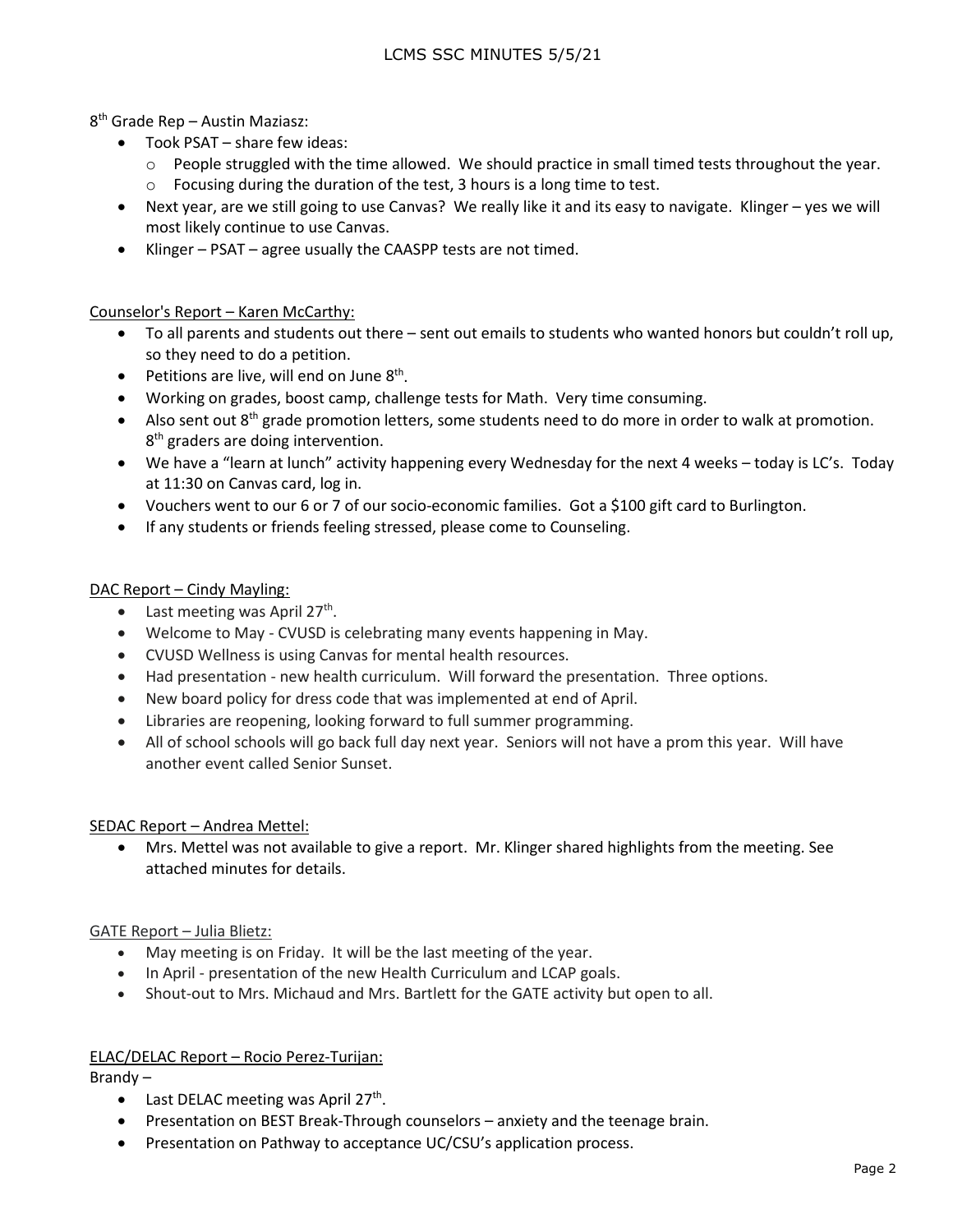• ELD Awards coming in May. Would like to make it in-person. Have 44 students recognized for awards including those who have reclassified. Awards ceremony on May 19<sup>th</sup> and a BBQ day after for all ELD students. Communication will go out about awards.

Rocio –

- Gary Bradbury talked the updates that you can find in the website CVUSD about the COVID-19.
- Dr. Victor Hayek talked Conejo Valley Budget Overview.
- Dr. Jayna Sufer talked Overview of the 2020-2021 CASPP.
- Next meeting will be May 25th.
- ELAC meeting will be May 19th.

## PSTA Report – Mellissa Callaway:

- Melissa shared the names of the 2021/2022 Executive Board members.
- Fundraising position is still open, looking to fill.
- Gearing up for teacher / staff appreciation celebrations next week.
- Portable chargers were handed out on Monday. Another time to pick up is today from 3-5pm. In front of LC office.
- Marquee messages promotion shout outs, birthdays, etc. Deadline is coming up for that. May 14<sup>th</sup>.

## Boys & Girls Club Report – Leslie Chicas:

- Leslie introduced herself to the council.
- We are open this summer filling up. Keeping at 70 kids in Cohorts.
- Doing 3-week sessions at the Club.
- Sydney What will next year look like at the Club? Leslie still figuring out all the details.
- We discussed offering families the All Program for the month access to the club in morning, go to school, come back after school. Lunch club will not be provided, or 10 day passes. Still offering transportation for 5<sup>th</sup> graders.

## Principal's Report – Jason Klinger:

Promotion -

- Pods will have four household members and student(s).
- Will not be first come first served. A randomizer will assign seating for families. Certain students and parents will receive front row seats for years of service and/or teacher who have students promoting.
- Cornerstone will be here taking photos. Families will be able to upload their photos.
- Austin normally we would go up based on last names to the stage. Klinger no it will be done by Rows.
- Live streaming of the stage for families who cannot attend.
- Morgan how are students going to walk through all the rows when they get certificate? Klinger will need to figure out safest way to walk back to pod.
- Melissa are you doing an RSVP? Klinger- every student will be given 4 wristbands identifying their pod. Give to student to give to families. We will clearly label the seats and rows. No need to rush or line up.
- Parents and students will need to wear masks.
- Students will need to report to school earlier. Parents will not need to be screened. If you are sick, don't come.
- Today is last day to show interest in speaking at promotion. We will select 2 student speakers.
- Will have specific entry points based on pod location.
- Families will need to identify who the four family members who are coming.
- Performances choir, orchestra and small group of band.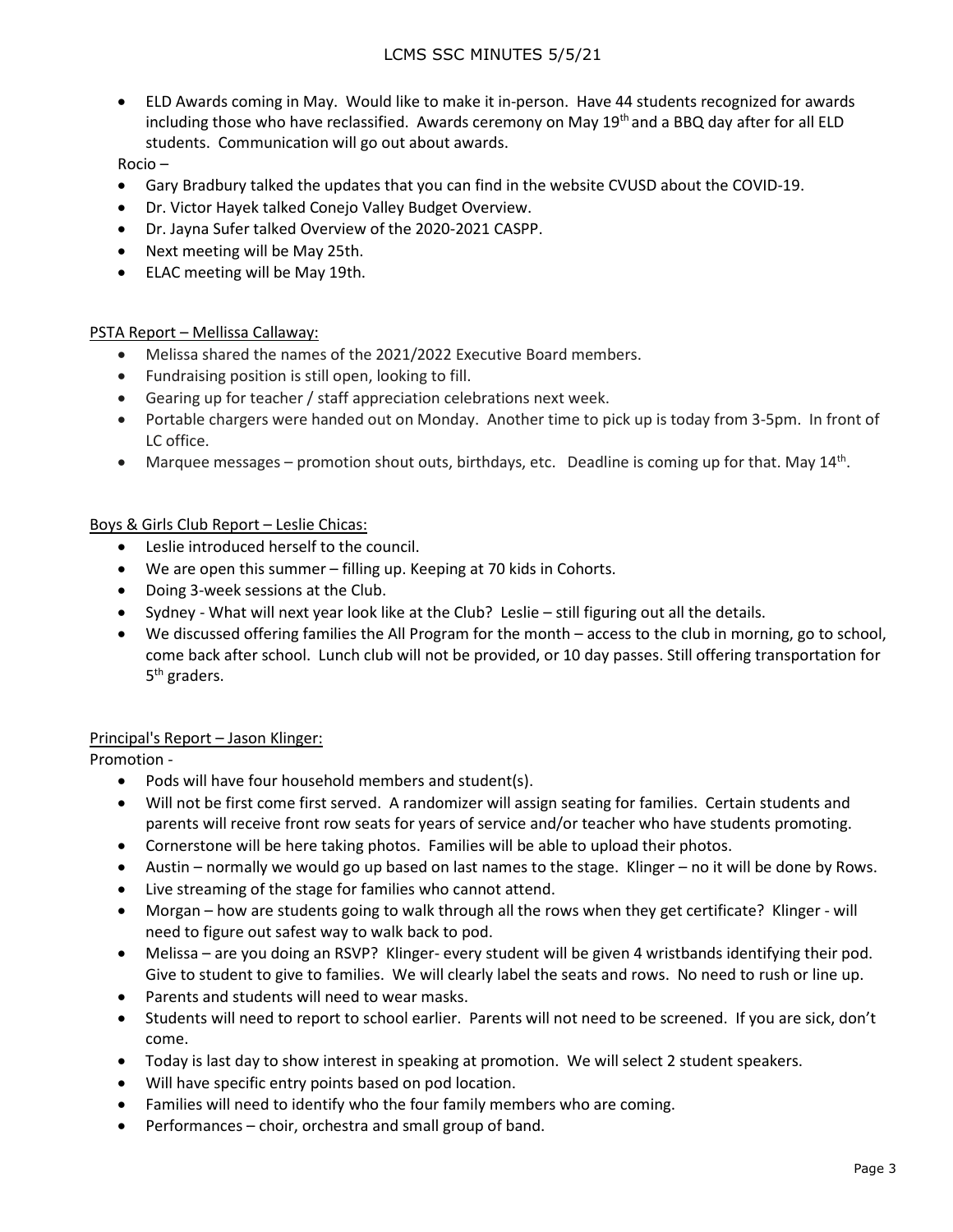- Gweneth Will we have a rehearsal? Klinger since seating with family we won't need to practice how to stand on que. Probably no need to practice.
- Melissa make announcement to students the day of showing how they will exit.
- We will work with individual students who are speaking or have an active roll so they know what to do.
- Have students come early promotion day and show a video to them and show kids their pod location.
- Holding a WEBinar on May  $18<sup>th</sup>$ .
- Gweneth for rehearsal better to not have off cohort to come, students working on homework during off cohort. Klinger – if we don't practice, we can create a video of leopard showing how to walk promotion.
- Julia do  $8<sup>th</sup>$  graders have classes in morning? Klinger yes, they might be a morning presentation from a speaker. Show a video and maybe reinforcement activity. Students need to meet minutes requirements.
- Elissa asked about  $7<sup>th</sup>$  grade parents helpers. Klinger- due to spacing, may not be able to have helpers.
- Will do an award ceremony video not able to bring all kids into a venue to do a ceremony.
- EADMS and grades can give grades on result, or maybe giving an activity grade. Just do the best you can.
- Boost Camp still waiting for info from District. Will be virtual.
- Construction cleared lunch pavilion area. Will come back to see windows.
- Sydney next year, will there be a normal orientation? Klinger Yes we will have orientation.

#### Old Business

Dress Code – do not need to approve Dress code since it was approved by school board. We will update language in the Agenda.

- Jamie Will dress code be somewhere for parents to review? Klinger We make a quick guide about the dress and put on the website.
- Mrs. Michaud emails went out to all parents on Monday and to students' gmail accounts on Tuesday with that explanation.
- Morgan dress code noticed some kids wearing open toed shoes? Klinger Yes students can wear open toed shoes except in PE, Labs and Woodshop.

#### Questions –

• Adrian – When will be getting our leadership letters? Klinger - Mrs. Michaud put out communication recently. Normally we can accept 35-38 students from each Leadership class. Need to wait to send those out until we find out how many students we can have. Once we get guidance from state, we will notify students. Probably be notified in the summer.

#### New Business

Single School Plan

- Adjustment to when the SSP needs to be approved in future years. In the past, typically start in September – present data from CAASPP. October – discuss/finalize goals. November present entire SSP for approval. December – went to BOE for approval.
- Now plan needs to be finalized by first meeting in September.
- Will meet in June to review all the data we have. In August have a meeting in order to go over the plan and have it ready by September.
- Need data to back up what the goals are.
	- o ELA and Math EADMS benchmark assessments
	- o Grade Data
	- o ELPAC results (EL Students)
	- o LRE data (Special Ed Students)
	- o Social Emotional data
	- o Discipline data
	- o LCAP Student/Parent Survey data